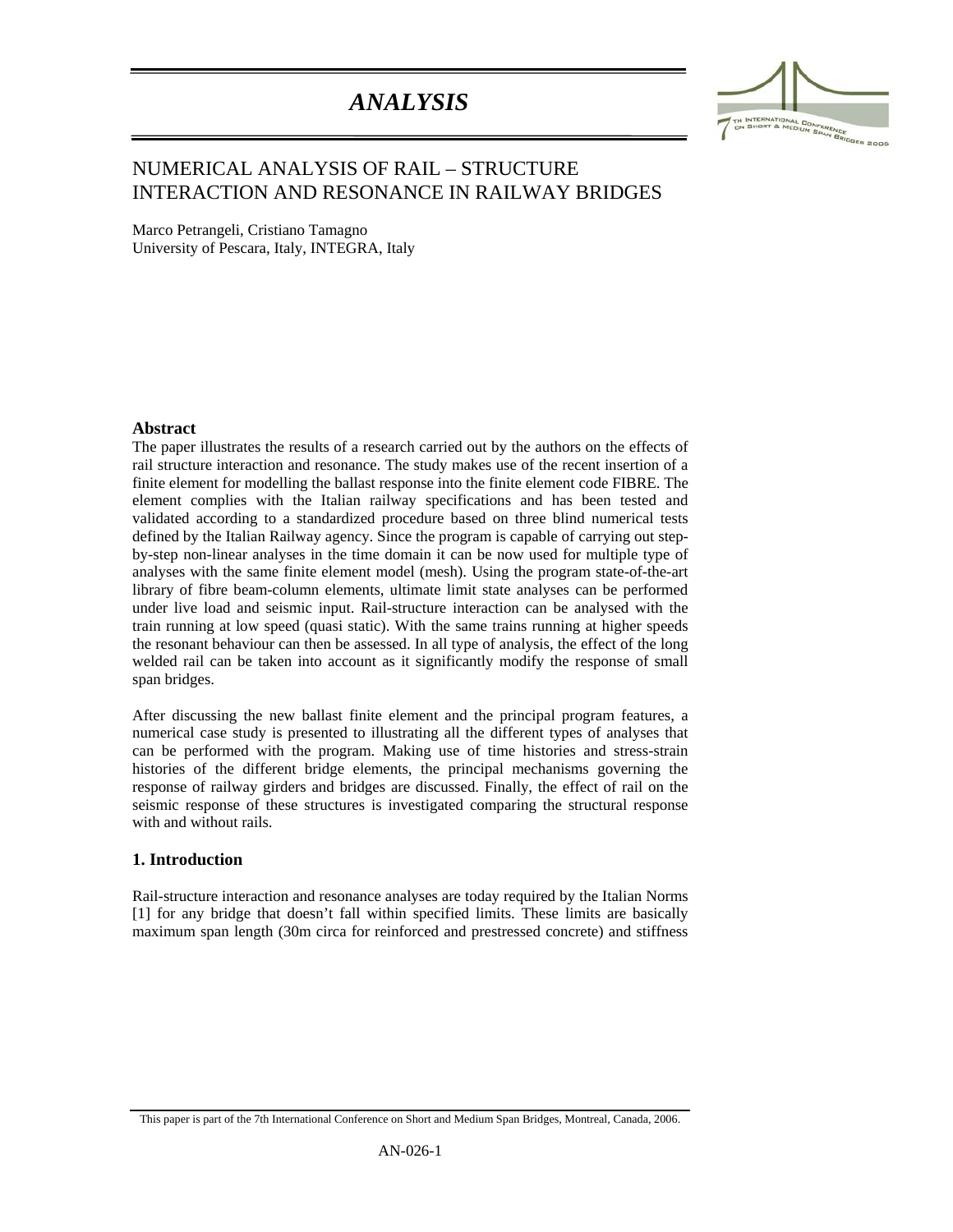of piers and foundations that must be particularly high and evenly distributed among the different supports. These limits are specifically addressed to minimize the risk of rail instabilities due to thermal and horizontal live load actions in the long welded rail since rail joints are generally forbidden.

When bridges fall within the specified limits, equivalent linear elastic analyses can be performed. Outside these bounds, non-linear step-by step analyses are required for the rail-structure interaction [2] and dynamic analyses for the resonance.

General purpose Finite Element (FE) program can often be used although not straightforwardly as both the load input and the ballast behaviour are hardly available in the specific form required. Awkwardness in the load input is the major cause of concern for the resonance analysis since a large spectrum of loading histories needs to be investigated. Ballast constitutive behaviour, vice versa, can be the problem in the interaction analysis since the specific constitutive behaviour may be difficult to obtain using the simplified non-linear models available.

## **2. The fibre finite element program**

Fibre is a 3D non-linear FE program for the analysis of civil structures. The program has been developed in the last 15 years from the family of codes known as DRAIN3D and ANSR [3]. Developments have addressed different aspects of civil engineering, although major achievements were recorded in the field of non-linear response of framed structure [4][5]. The non-linear fibre element with fibre shear modelling available in the program [5] can be used for the post elastic analysis of bridges and other railway structures subjected to live and seismic load. Shear capabilities are particularly useful in railway engineer as squat piers are often encountered among these structures.

More generally, the need for non-linear analysis of structures has received a major acceleration by the introduction of the new European Norm [6][7] and more recently by the new "Displacement Based Approaches" [8][9].

It was therefore decided to upgrade the program with the necessary features to carry out the interaction and resonance analyses as well. It is now possible to perform with the same model and program all the above said types of analyses, including large displacement and buckling analysis as total Lagrange formulation is used.

## **3. The ballast constitutive behaviour**

The Italian Railway Norm [1] define the ballast response under horizontal loading with a family of elasto-plastic force-displacement curves (Fig.1) with a constant yield displacement  $(\Delta_v)$  of 2mm and a yield force  $(F_v)$  linearly dependent on the axial load (N) as follows: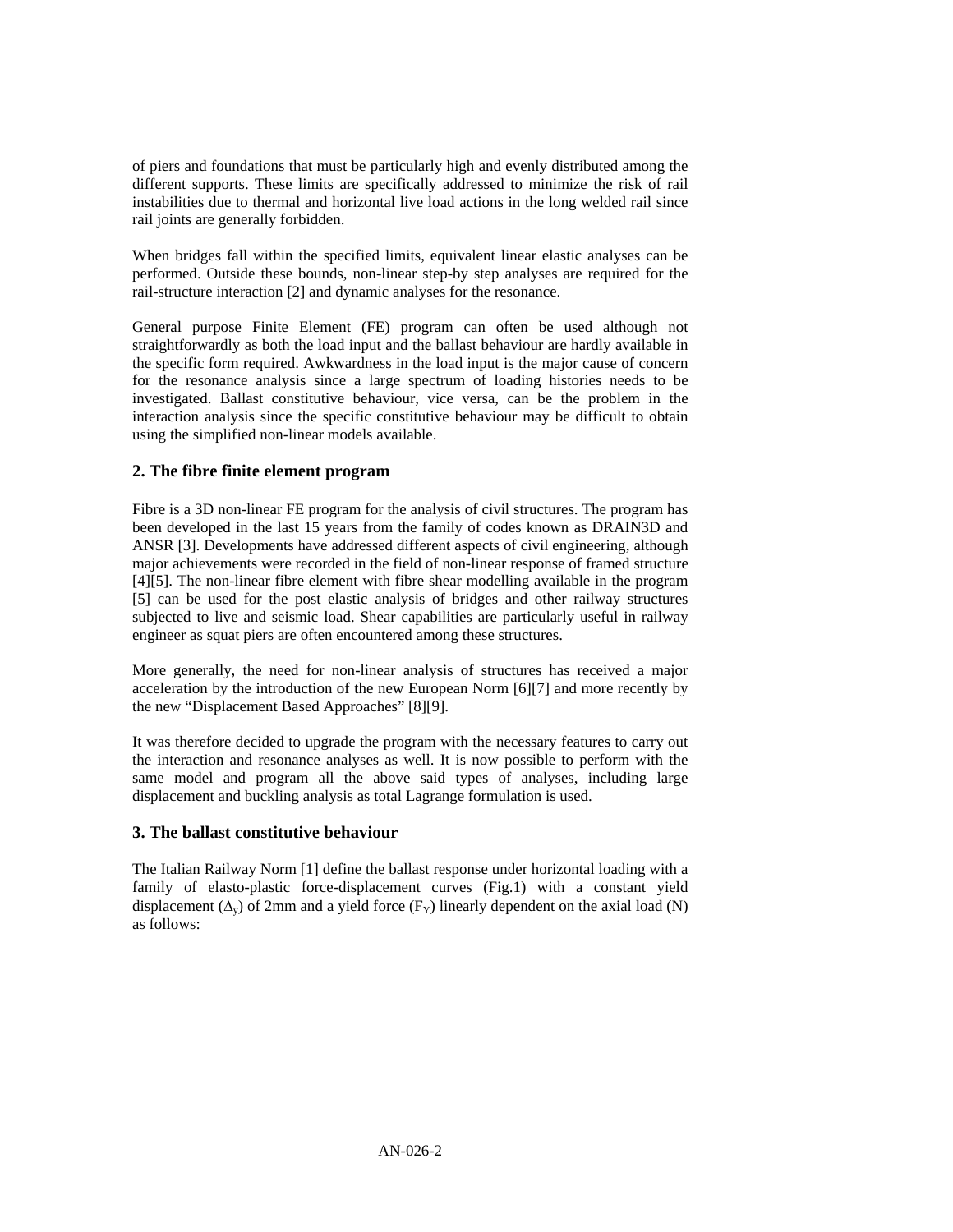$F_Y(N) = F_{min} + \Phi N$  (1)



Figure 1: Ballast force-displacement curves

The friction coefficient  $\Phi$  and the minimum friction force  $F_{min}$  being set to 0.5 and 20 kN/m on bridge deck and 0.59375 and 12.5 kN/m on soil, as shown in Fig. 1. The axial behaviour is assumed to be linear elastic with stiffness equal to 130 MN/m/m. Other parameters which are not explicitly specified in the Norm have been assumed as follows:

- Unloading is linear-elastic, with the modulus a function of the axial load.
- Tangent modulus K(N) for loading, reloading and unloading branches is found with the following expression:

$$
K(N) = F_Y(N)/\Delta_y
$$
 (2)

• The friction behaviour is fully 2D.

It should be remarked that the assumption made for the tangent modulus is one out of a number of other available options. As a matter of fact the variable stiffness found with (2) cannot be obtained by putting in series a linear-elastic element with a friction element. Also noteworthy is that while axial force influences the shear yielding force, the shear response does not influences the axial one. This is a gross approximation as generally granular materials show a very strong dilatancy when subject to shear actions. Nonetheless, the vertical behaviour of the ballast-rail system has negligible effect on the bridge response as the load applied to the rail (train loading) is largely independent of the vertical response of it.

## **4. The ballast finite element**

The ballast finite element is a purely shear type element with 2 nodes and 6 DOF. The vector of nodal displacement being: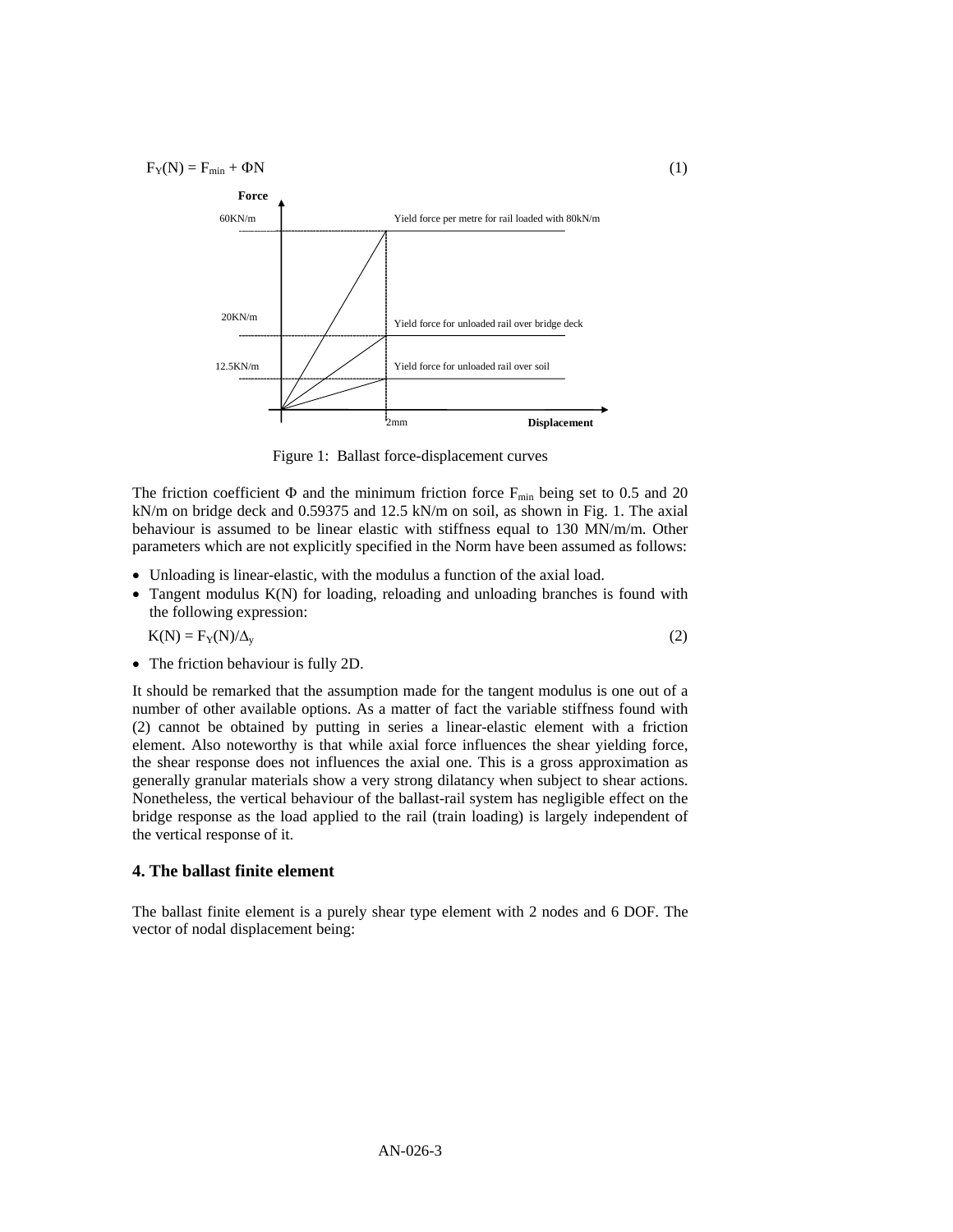$$
U^{e} = (U^{i}_{x}, U^{i}_{y} U^{i}_{z} U^{j}_{x} U^{j}_{y} U^{j}_{z})^{T}
$$
\n(3)

The element uses a displacement approach where the element generalised deformation  $\epsilon^e = (\Delta_x \Delta_y \Delta_z)^T$  (the axial elongation and the two generalized distortions perpendicular to the element axis) are found multiplying the vector of nodal displacements by the compatibility matrix D:

$$
\varepsilon^{\rm e} = D \, U^{\rm e} \tag{4}
$$

Once deformations are computed, the generalised stresses  $\sigma^e = (N T_y T_z)$  are found with the above mentioned constitutive behaviour that has fully cyclic capabilities. The possibility of a tension cut-off in the ballast axial response is also available to modelling rail buckling. Once the stresses are known, the nodal forces  $F^e = (F^i_x, F^i_y, F^i_z, F^j_y, F^i_z)^T$ are found using the transposed of D. Since the element disregards equilibrium it is necessary to keep is length negligible with respect to the other structural dimensions.

#### **5. Moving load generation**

Both interaction and resonance analyses require a number of different trains to be generated and applied over the structures. For the interaction analysis, the Italian Norms requires the same trains used in static analysis such as the standard LM71, SW/0 and SW/2. For the resonance analysis 5 different trains are to be used instead. Each of them is to be applied over a range of velocities up to the specified maximum that varies from 200 to 350 km/h at 10 km/h increment. Given the large amount of loading histories to be generated, the program was enriched with automatic generation capabilities. These capabilities allow for the description of any generic train as an unlimited series of point and distributed loads.

#### **6. A case study**

The proposed case study refers to the large prefabricated box girder used along the new railway line Turin-Milan [10]. The girder has a net span of 32.1m and weights over 400ton alone. Joining together 2 of these girders a deck or 13.6m width and 34.5m gross span is obtained. Over 250 of these girders are found along the above said line.

Although this type of beam has been used for long viaducts, the proposed case study refers, for the sake of simplicity and clarity, to a single span. Sub-structures are supposed to have an horizontal stiffness of 100 MN/m/m which roughly correspond to that of a short abutment/pier.

Other geometric and mechanical characteristics being the following: rail area =  $76.9 \text{ cm}^2$ , rail inertia =  $3055 \text{ cm}^4$ , ballast thickness = 0.35 m, distance between box girder and rail  $axis = 1.68$  m, distance between box girder axis and support  $= 4.22$  m, box girder inertia vertical inertia =  $5.95 \text{ m}^4$ , self weight and permanent load 7500 kN.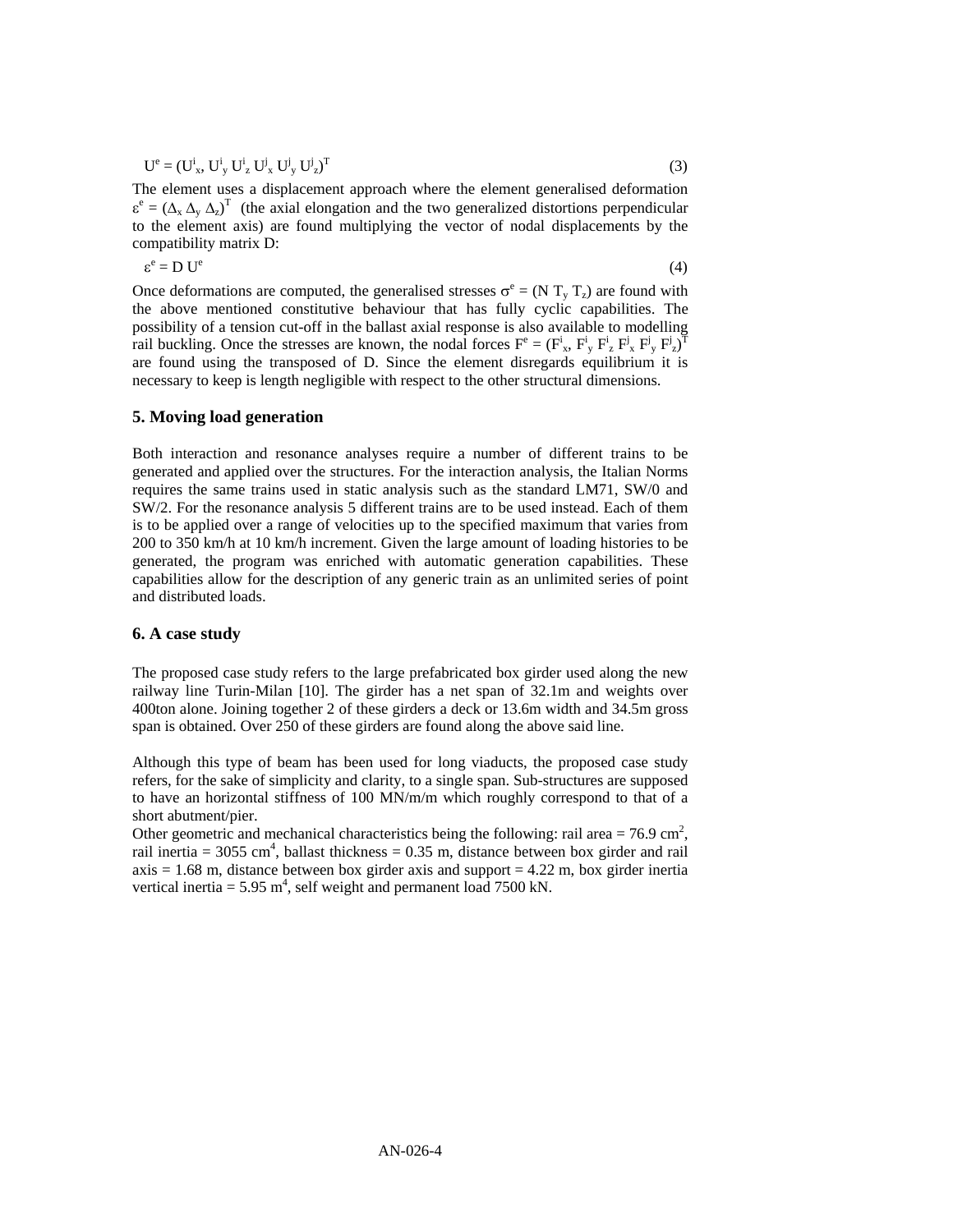#### **6.1 The finite element model**

The analyses have been performed for half deck (a single box-girder) with a 2D model (Fig.2). By doing this, minor transverse and torsional effects are neglected



Figure 2: Overview of the of the 2D FE model

In the interaction analysis it is fundamental to place each element in its exact vertical position. The deck elements have been therefore placed along the deck axis and so it has been done for the rail. Rigid links connect the deck axis to the supports. Rigid links in series with ballast elements connect the deck to the rail. Further details on the deck rail connections are to be found in the next sub-chapter.

Except for the ballast, linear elastic behaviour has been assumed for all the other elements. According to the Italian Norms, the rail has been extended for 100m in both directions beyond the bridge assuming the line runs on embankment (ballast on ground). Total length of the model is therefore 234.5m; the abscissa starts on the left. The sliding support, on the left, is therefore placed at abscissa  $x=100m$ , the fixed support, on the right, at abscissa x=133.3m. Node spacing for the deck and rail has been set equal to the sleeper spacing, which is 0.6m. This is generally not necessary since it may be computationally demanding and therefore a larger spacing is generally advisable although requires some scaling to be carried out properly, as explained in the following paragraph.

#### **6.2 Modelling of deck-rail connection**

The connection between the bridge deck and the rail is made of three components; the rail-sleeper joint, the sleeper itself and the ballast. As far as the shear behaviour is concerned, the response is governed by the ballast since the other two elements can be considered completely rigid. When it comes to bending, neither the rail-sleeper joint nor the sleeper-ballast connections are rigid compared to the rail flexural inertia.

The model should therefore account for the flexural compliance of these connections since axial load in the rail causes bending moment in these elements. The authors have investigated both a pin and a built in connection as shown in Figure 3. The real situation is somewhat intermediate between the two, with higher rotational stiffness when the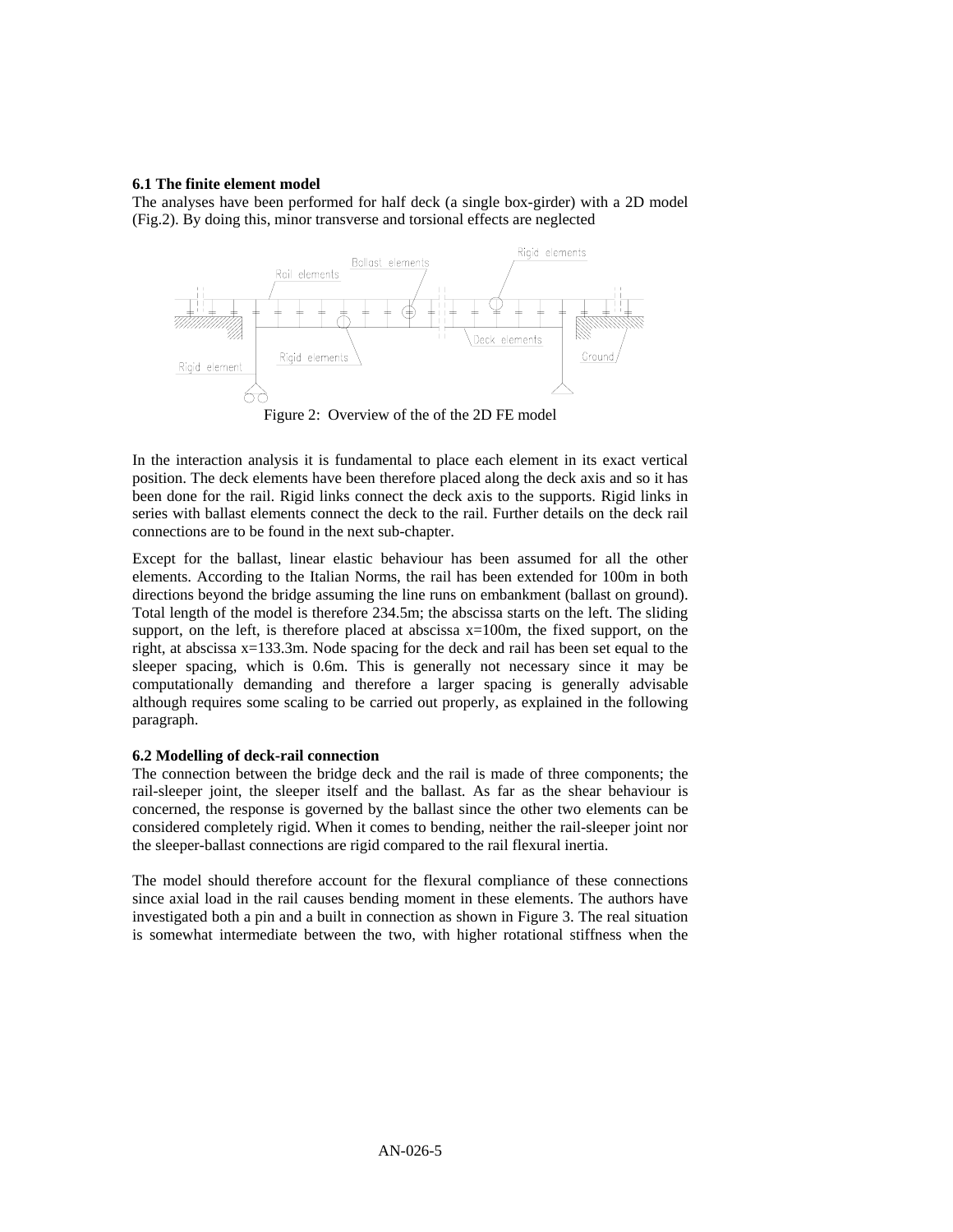sleepers are loaded by the train and cannot tilt.



Figure 3: Modelling of deck-rail connection

When a fixed connection is used, results show that the point of contra flexure tends to occur very closely to the rail and thus the rail is not subjected to significant bending. When, vice versa, a pin connection is used, bending moment will arise in the rail equal to the product of the shear force carried by the ballast times the rail-pin distance. Since it makes sense to place the pin near the sleeper intrados, the eccentricity of the axial load carried by the rail is 20-25cm circa. Consequently, if the deck rail connection has a longitudinal spacing (d) larger then that of the sleepers (0.6m circa), it is necessary to scale the rail bending stiffness (inertia). The rail equivalent inertia  $(I_{eq})$  to be used in the model is found with the following relation:

$$
I_{eq} = I_{\text{real}} * (d / 0.6)^2 \tag{5}
$$

#### **6.3 The applied loadings**

The analysis has been carried out by initially applying a uniform temperature increase to the deck of  $\Delta T = 15^{\circ}\text{C}$  and subsequently letting the train (LM71) run over the whole rail length. Although with a single rail alignment, the model can still take two different trains running in opposite direction as generally required by the Italian Norm; again, for the sake of simplicity, a single accelerating train has been applied.



Figure 4: The LM71 loading scheme

The 300m long train, starts at abscissa  $x=0$  and terminates when the trailing cars are out of the model that means the total running length is 534.5m. For the resonance analyses, the first of the 5 different trains specified by the Italian Norm has been used. This is made of 12 ALE601 cars running at up to 200 km/h at 10km/h interval.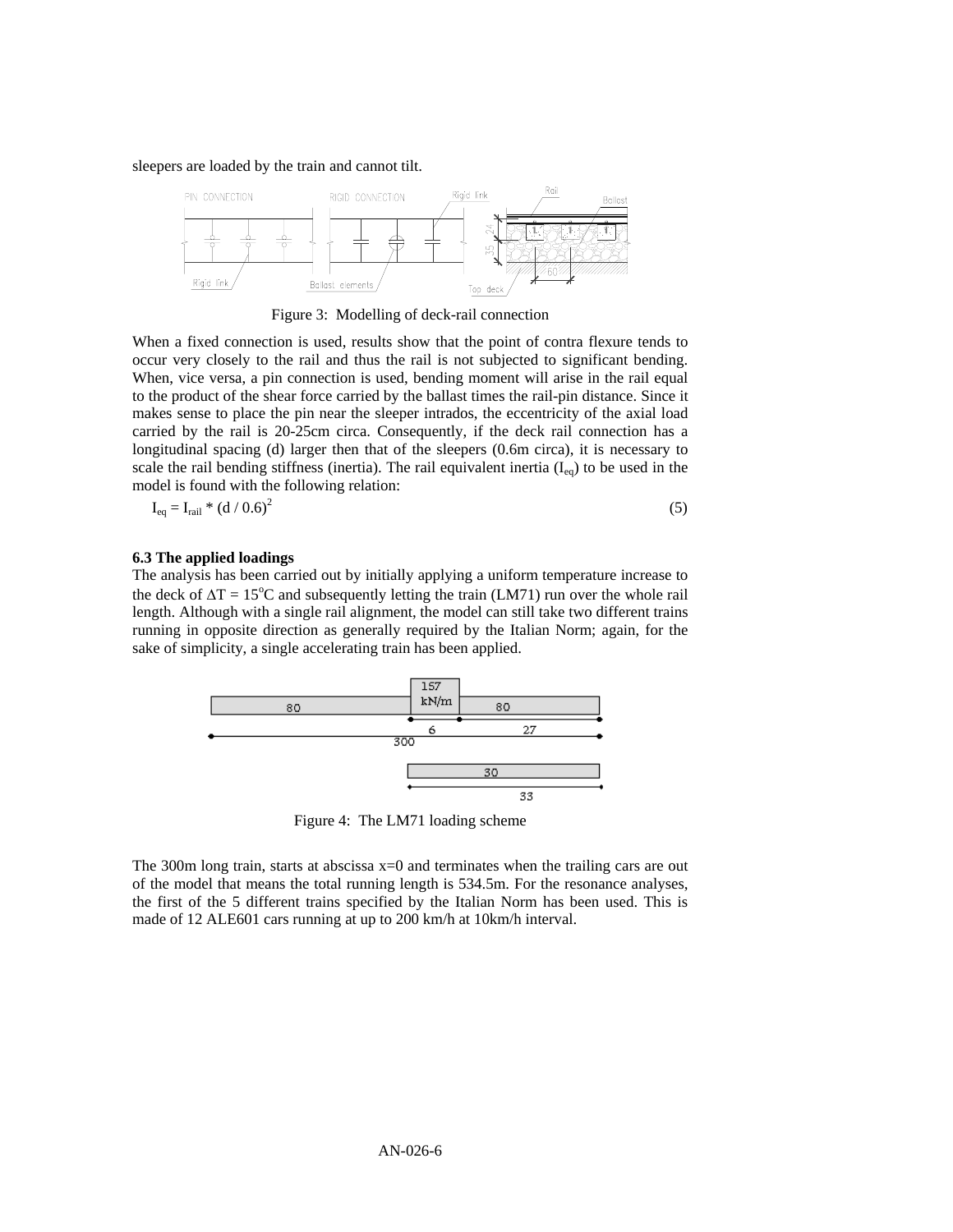

#### **7. The rail-structure interaction**

The most intuitive effect of rail structure interaction is found in the horizontal force of the fixed support. With deck temperature changes, the rail pushes against the fixed support (Fig.6). For a typical 32m span as the one under consideration, the force tend to an asymptote which is attained when the ballast yields along the whole deck length  $(F=12.5x32.1) = 400KN$ 



Figure 6: Fixed support horizontal reaction

The next figures show the force (Fig.7) and displacement (Fig.8) distribution along the rail for the 15° temperature change required by the norms. Maximum compression is found at the sliding support (deck expansion joint) with  $\sigma_c$ =-8.8Mpa. Maximum tensile stress few metres ahead of the fixed support (on the deck) with  $\sigma_t$ =6.8Mpa.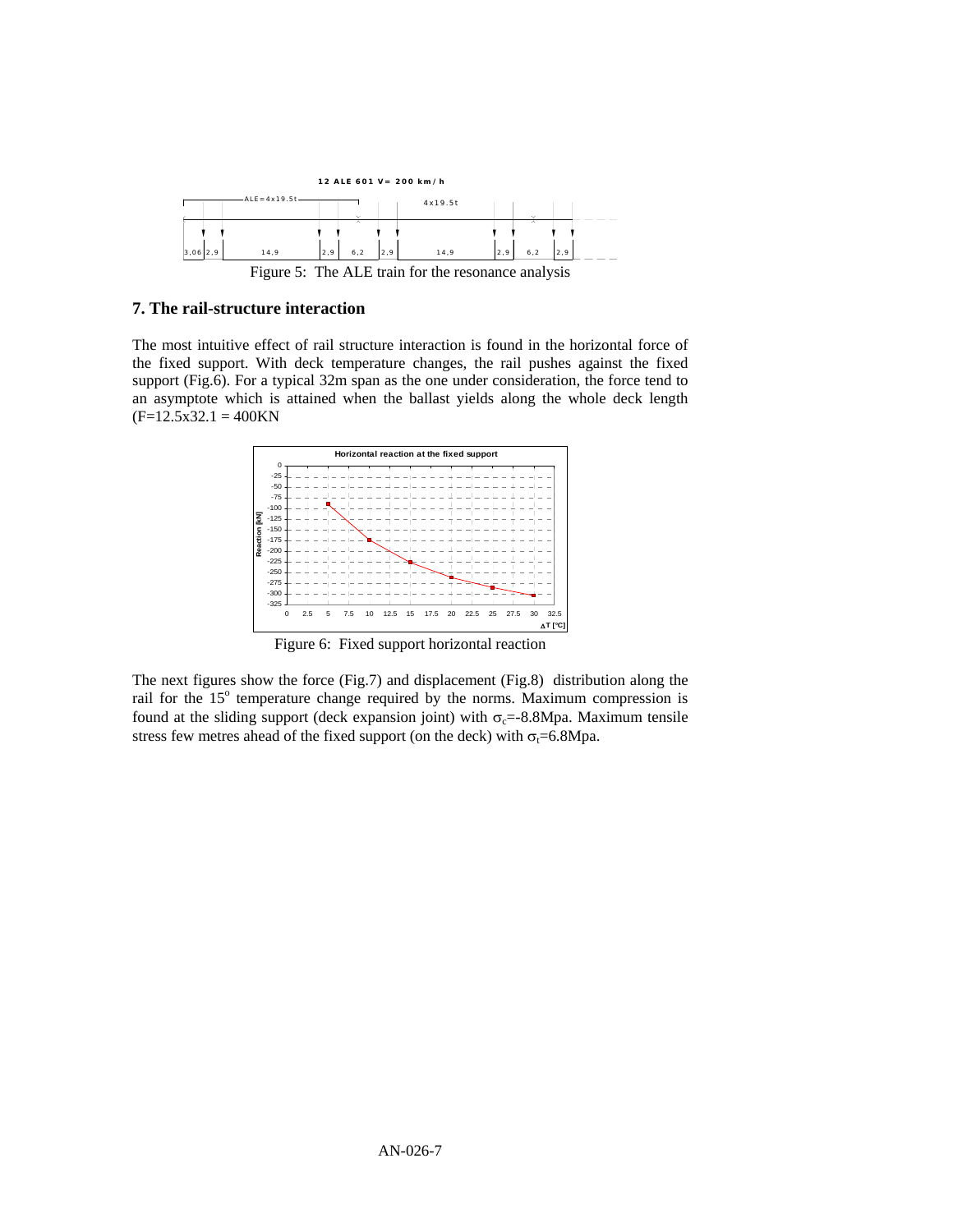

Figure 7: Rail stresses due to temperature.



Figure 8: Rail displacement due to temperature

The Time Histories (THs) of the fixed support horizontal reaction due to the combined effect of temperature and train acceleration, as well as train only, are plotted in Figure 9 as a function of the abscissa x of the train. The maximum reaction is attained just before the train start to leave the deck at abscissa 134m.



Figure 9: Horizontal reaction TH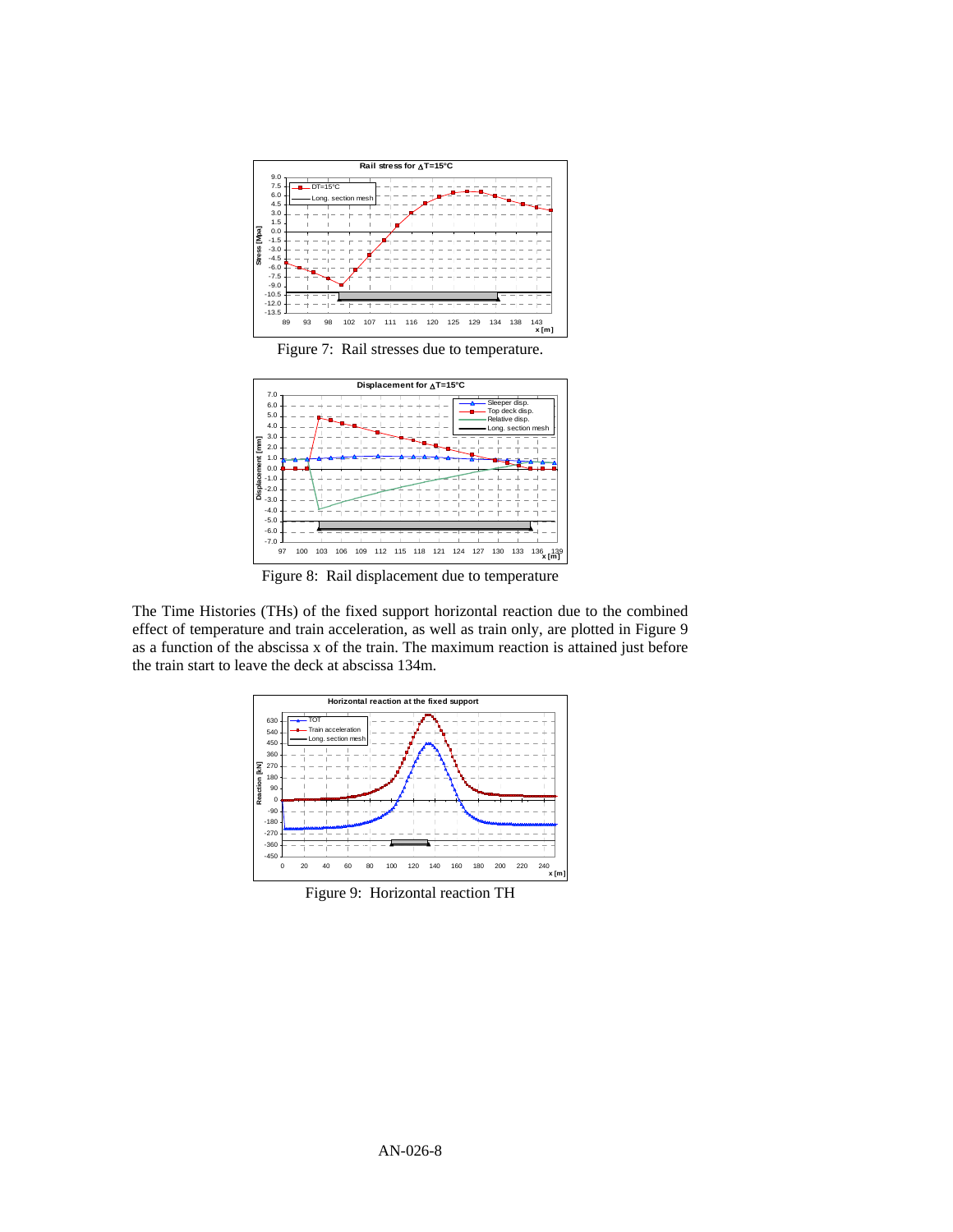The TH of the rail stress above the sliding support is plotted in Figure 10. The accelerating train pull the rail until it reach the deck when it start to push it adding this effect to the temperature one until the maximum value of  $\sigma_c$ =-15.2 Mpa is found with the train starting to leave the deck (abscissa  $x = 134$  m). The corresponding stress TH over the fixed support is plotted in Figure 11.



Figure 10: Rail stress THs at expansion joint



Figure 11: Rail stress THs at fixed support

The rail displacement TH with respect to the ground at the sliding support  $(x=100m)$  are plotted in Figure 12. The figure shows the rail is displaced backwards by both temperature and the approach of the accelerating cars up to a maximum of 2.6mm.

It is interesting to note that the rail remain displaced after the train hasrun over the deck because of the permanent plastic deformation in the ballast. This residual displacement is the cause for the residual tension in the rail of the previous two figures.



Figure 12: Rail displacement THs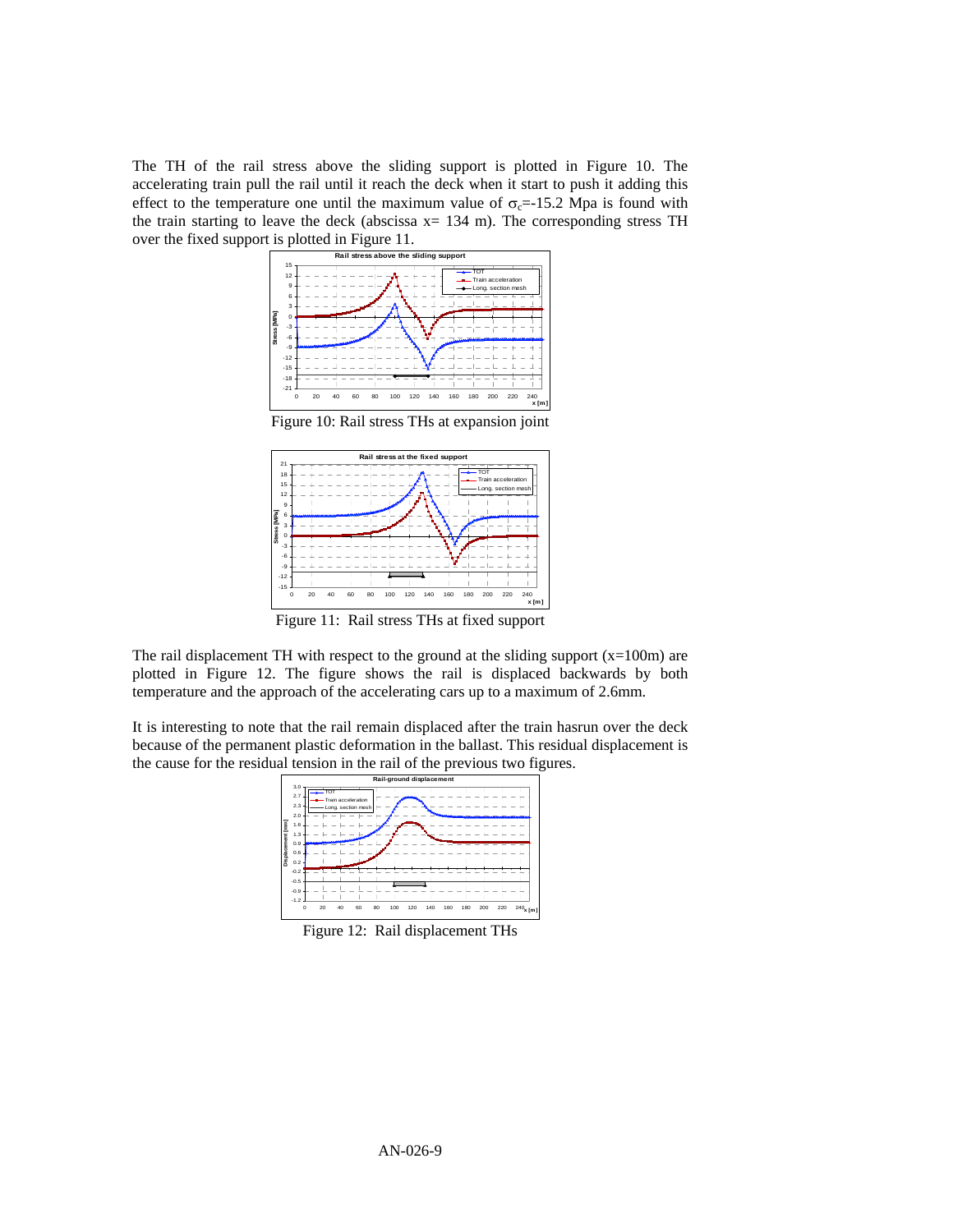Finally the displacement of the rail and deck at the instant of maximum relative displacement (x=118m) due to train only is plotted in Fig. 13. The displacement of the deck is that due to vertical bending. That of the rail is due to the accelerating force of the front cars.



Figure 13: Rail and deck displacements at the instant of maximum relative displacement

#### **8. The resonance analysis**

The same single box girder has been subjected to the ALE601 train passing at increasing speed up to 200km/h. The real structure would in effect couple bending and torsion with a single train running over it. Since the first torsional frequency  $(f_T=9.86Hz)$  is more than 1.5 higher the corresponding bending one  $(f<sub>V</sub>=4.61Hz)$ , Italian Norm allows the use of a plane (2D) model ignoring the torsional effects. For each sampled speed the Dynamic amplification factor is plotted (Fig.14) as the ratio of the maximum dynamic deflection over the corresponding static deflection. Three curves are plotted, the response of the structure with and without tracks and the response of the structure without tracks and with a simplified input where the coupled axes (2.9m apart) have been merged in one.



Figure 14: Dynamic amplification factor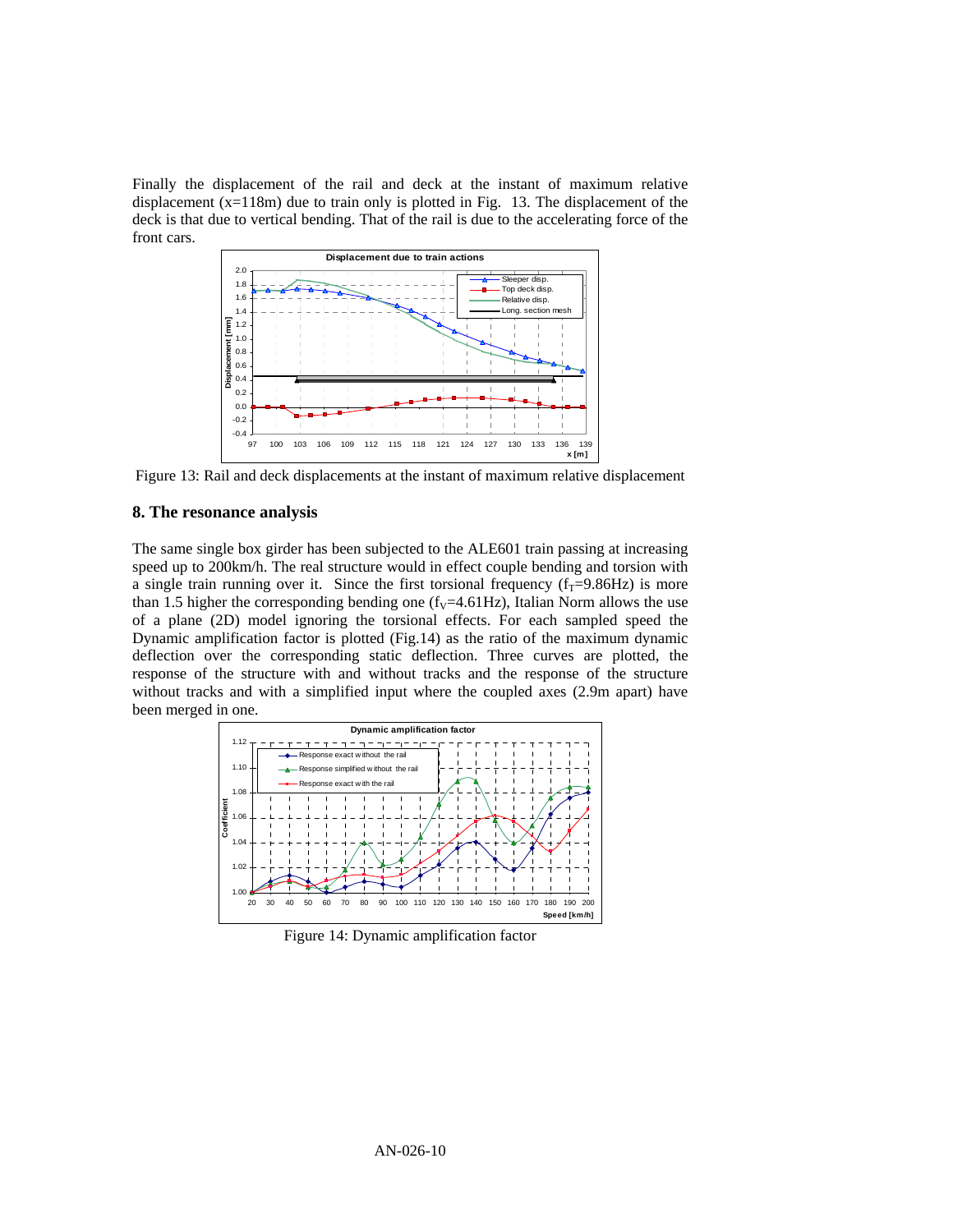The figure shows how the amplification factor for the girder under consideration is modest. This is due to the weight of the structure (7500kN) and to the very disperse frequency contents of the train itself. The load axels spacing varies in fact, from 2.9 to 18m circa. By merging the adjacent axes one can see how the amplification factor increases significantly. Taking into consideration the rail, the bridge frequencies increases and the same shift towards higher speeds in found for the amplification factor.

#### **9. The seismic response with and without rail**

Given the rail axial stiffness and the hysteretic behaviour of the ballast a significant reduction of the bridge response under seismic input is expected when the long welded rail is properly taken into consideration. Obviously, some bridge configurations under sever seismic input may cause the rail buckling and therefore a strong reduction in the dissipating capacity of the ballast. This aspect is being addressed in a separate research by the same authors.

In the present work, an EC8 compatible, medium intensity accelerogram has been generated with a Peak Ground Acceleration of 0.25g. The structure with and without track has been subjected to this ground motion applied in the longitudinal direction (parallel to the rail axis). In order to amplify the bridge response, the stiffness of the fixed support has been reduced by a factor of 4 and 20 with respect to the previous tests.

The long welded rail reduces the response (displacement of the fixed support) by 60% and 73% respectively (Fig.15). These results are obtained for a maximum force in the rail which is well below the buckling critical value as shown in Figure 16. Maximum forces are also comparable for the 2 stiffness since a complete yielding of the ballast is attained in both cases.



Figure 15: Bridge displacement THs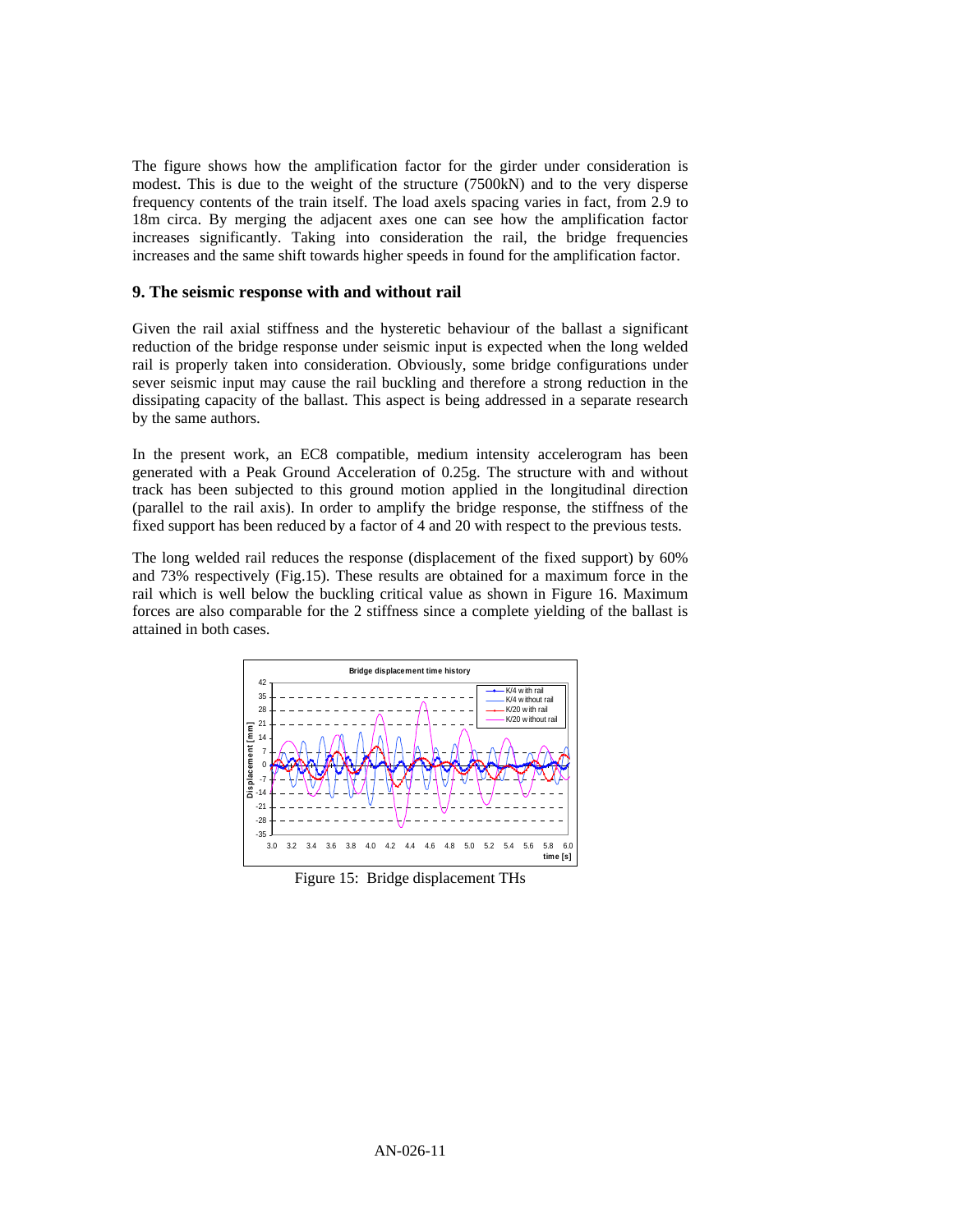

Figure 16: Rail stress THs at the sliding support

Finally, the hysteretic force-displacement response of a ballast element near the expansion joint (sliding support) is plotted (Fig.17). The yielding force is equal to 7.5kN which is the maximum force transmissible by a single ballast element spaced at 0.6m  $(12.5kN/m * 0.6m = 7.5kN).$ 



Figure 17: Ballast Force-Displacement response

## **10. Conclusion**

Rail expansion joints are hardly used along the Italian network and their use discouraged because of maintenance requirements. Especially when it comes to bridges, these are designed so as to avoid the necessity of rail joints.

This approach is one of the reasons for the extended use of simply supported beams with limited length between adjacent deck expansion joints. It also discourage the realization of high performance continuous or cable supported structures or slender and more appealing sub-structures unless reliable numerical simulations can be performed to asses the forces that may arise into the rails.